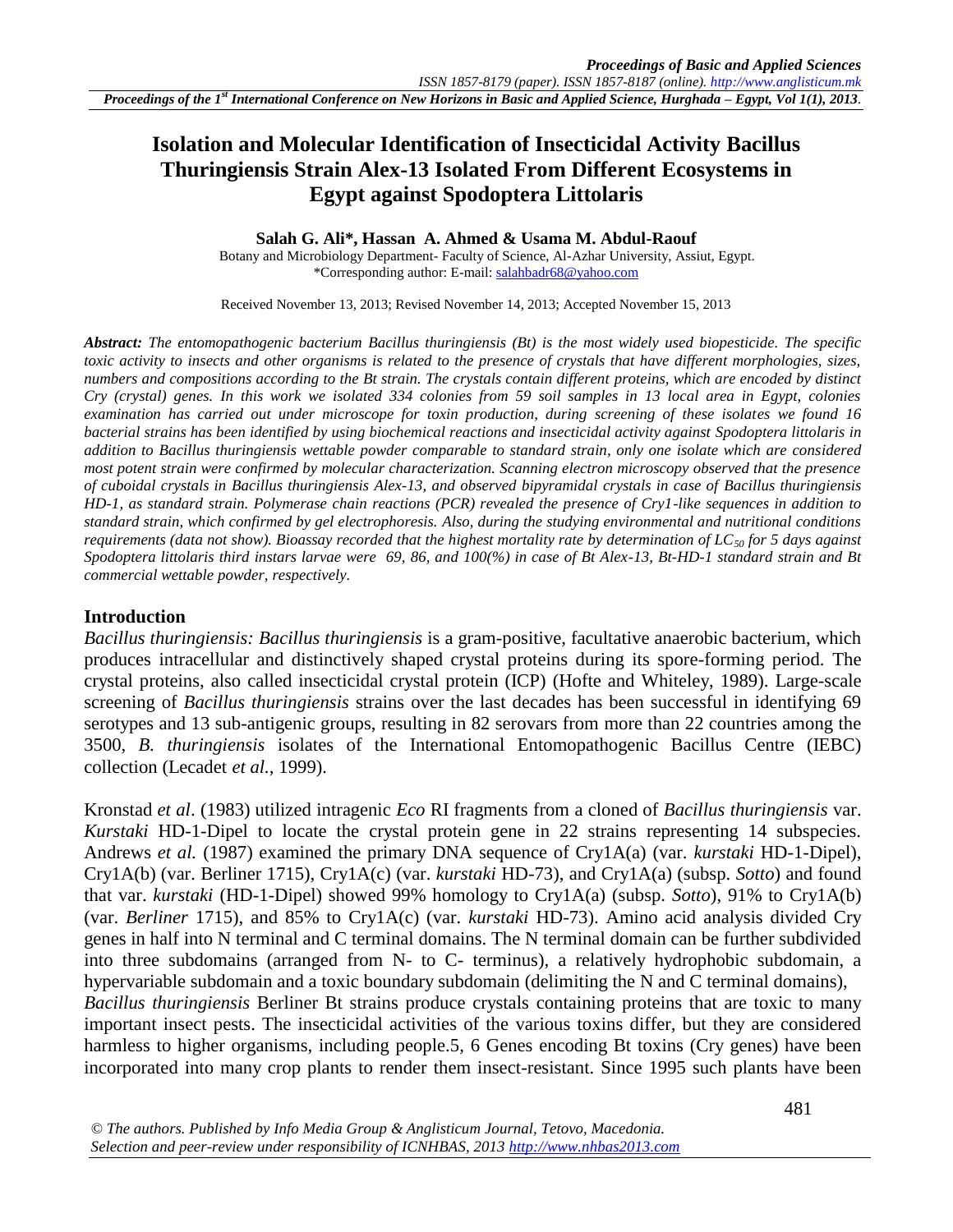commercialized, for example cotton, maize and potato, resulting in efficient control of several insect pests and in large reductions in chemical pesticide use (Schnepf and Crickmore, 1998.

#### **Materials and Methods**

Isolation of *Bacillus thuringiensis* with insecticidal activity from Egyptian soil: Collection of soil samples: Soil samples were collected randomly from different locations in Egypt governorates: Assiut Al\_Azhar university, Elwasta; El-minia Abokurkas-Mantout,Mallawy; Alexandria Awaied; Kfrelsheikh Sedi-salem city; Elgharbia Tanta city, Karsa; Cairo Elmarg; Souhag Balasfoura, Dar-Elsalam; Qena Naga Hammady; and Aswan Draow city. The samples were collected in clean plastic bags (about 500 g each) at a depth of 5-10 cm. Soil surface and all other debris were first removed and transferred to laboratory until the isolation procedures for *Bacillus thuringiensis* was conducted**.**

Isolation method: Ten grams of soil sample was added to 100 ml of acetate buffer L-broth in 500 ml Erlenmeyer flask, the mixture was shaken in rotary shaker at 240 rpm, for 4 hours at 30 °C. At the end of the shaking time, samples were heat treated at 80°C for 3 minutes; a serial dilution was made from the heat-treated soil suspension. Under aseptic conditions 0.2 ml of diluted samples  $(10^{-1}$  to  $10^{-8})$  was pipetted onto prepared isolated media (Mannitol-Egg Yolk-Polymyxin B sulfate Agar) using sterile glass spreader, and incubates overnight at 30 °C. The microbial growth was characterized and purified by streaking several times on the isolating medium, and then subcultured on the slants of the nutrient agar (NA) medium.

**Molecular characterization of bacterial strains: Isolation of Genomic DNA from cell cultures:**  The locally isolated *Bacillus thuringiensis* strains were grown for 24 hrs. On LB broth medium at 30°C and carried out is as follow:

1- Prepare the cell suspension, for cells grown in suspension, pellet 5 x  $10^6$  cells by spinning at 1200 x g in a centrifuge tube. Discard the supernatant, and wash the cells once with PBS, and resuspended cells with 200 μl cold (4°C) PBS.

2- Add 25 μl of OB Protease (D3496) or Proteinase K (D3495) at 20 mg/ml solution, vortex to mix well, and incubate at 65 °C in a water bath for 5 minutes to effect complete lysis.

3- Add 220 μl Buffer BL and vortex to mix, incubate at 70 °C for 10 minutes, a wispy precipitate may form on addition of Buffer BL, but dose not interfere with DNA recovery, and adjust the volume of Buffer BL required based on amount of starting material.

4- Place the column into a second 2 ml tube and wash by pipetting 750 μl of wash Buffer diluted with ethanol, centrifuge at 8,000 x g for 1 min, and again dispose of collection tube and flow-through liquid.

5- Using a new collection tube, wash the column with a second 750 μl of wash Buffer and centrifuge as above. Discard flow-through.

6- Using the same 2 ml collection tube, centrifuge at maximum speed  $(10,000 \times g)$  for 2 min, to dry the column. This step is crucial for ensuring optimal elution in the following step.

7- Place the column into a sterile 1.5 ml microfuge tube and add 200 μl of preheated (70°C) Elution Buffer. Allow tubes to sit for 3 min, at room temperature. Incubate at 70°C rather than at room temperature will give a modest increase in DNA yield per elution. Alternatively, the second elution may be performed using the first eluate. The expected yield from a 30 mg sample is 8-35 μg genomic DNA, depending on type of tissue, this technique has determined in Molecular Biology unit at Assiut University.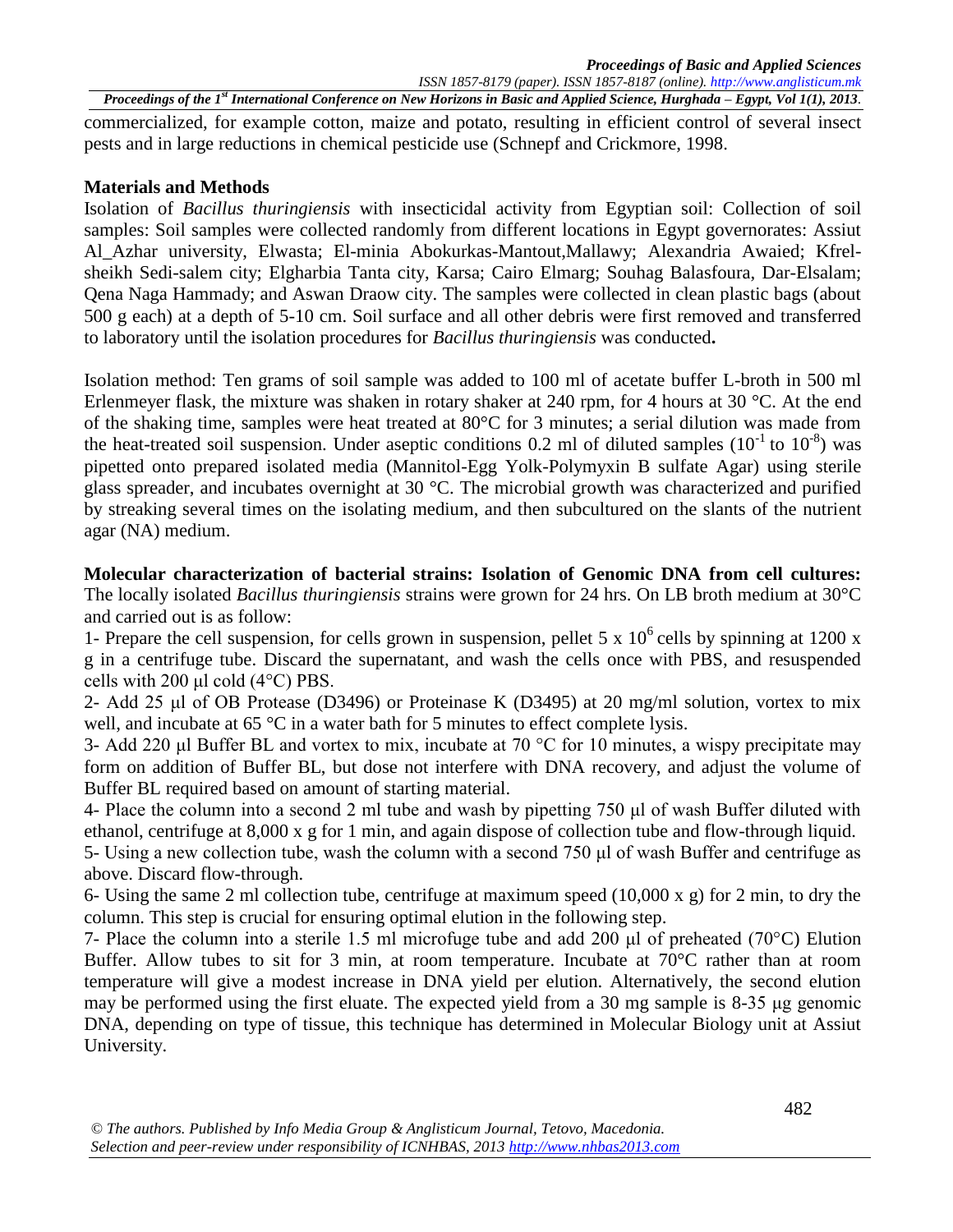### **Polymerase Chain Reaction (PCR)**

PCR amplification of the Cry gene of the local *Bacillus thuringiensis* strains were conducted using two primers, Strep F; 5'- CCGGTGCTGGATTTGTGTTA-3', Strep R; 5'- AATCCCGTATTGTATCAGCG -3' PCR performed for 100 ml reaction volume contained, PCR amplification buffer (MBI Fermentas Inc, Amherst, NY 14226), 200 mmol of each deoxynucleotides, 100 pmol of each oligonucleotide primers and template DNA (0.25 mg of purified DNA from 1 mg/ml of stock solution) 2 different Bt isolates. Standard Bt strain was also used as positive control. Denaturation of template DNA was done for 5 min at 94 °C. After hot start, 2U of Taq DNA polymerase (MBI Fermentas, Amherst, NY 14226) was added. PCR was performed for amplification of Cry 1A (b), Cry III and Cry 1V genes under specific thermal profile as follows: Denaturation at 94 °C for 60 s, annealing at 45 °C for 2 min and polymerization at 72 °C for 3 min for 45 cycles followed by final extension at 72 °C for 10 min. Annealing at 56 °C for 2 min and polymerization at 72 °C for 3 min for 45 cycles followed by final extension at 72 °C for 10 min. Three ml of amplified PCR product was loaded on agarose gel (Bio Rad Laboratories, CA. 94547.) and analyzed after electrophoresis (**Kim** *et al.,* **1998**). The remaining PCR product was stored at -20 °C for further work.

**Laboratory studies: Tested insects- Cotton leaf worm strain** *S. littoralis* **(Bosid).** The Egyptian cotton leaf worm, *Spodoptera littoralis* (Boisd.) obtained as egg masses from the cotton fields at Assiut University, plant protection Department, faculty of agriculture, and transferred directly to laboratory of the botany and microbiology department, faculty of science, AL-Azahr University Assiut branch.

**Preparation of** *Bacillus thuringiensis* **spore-crystal mixtures:** *Bacillus thuringiensis* was grown on 400 ml CBI medium in 2 liter Erlenmeyer flasks on a rotary shaker (100 rpm) at 30 °C for 3 days. Upon lysis, vegetative cells, spores and crystals were harvested by centrifugation (3000 rpm) for 15 min, the pelleted particles, mainly consisting of spores and crystal, were resuspended in phosphate buffered saline (PBS).

**Purification of crystals:** A 200 ml of bacterial suspension precipitate was washed with distilled H<sub>2</sub>O three times and once normal saline and resuspended in distilled water. The suspension was shaken vigorously by hand for 5-15 sec. the froth which appears on the surface was held back on filtration with Whatman No. 1 filter paper. Crystals were prepared from the suspension as follows: to 35 ml of the suspension, 30 ml of 1% sodium sulphate and 35 ml of carbon tetrachloride were added and the whole was mixed at 7.000 rpm for 2.5 min, the mixture was allowed to stand for 15 min, and the aqueous phase which contains pure crystals was separated.

## **Bioassay Experiments: Determination of the toxicity of** *Bacillus thuringiensis* **commercial wettable powder (W.P) against 3rd instar larvae of** *Spodoptera littoralis***.**

*Bacillus thuringiensis* **(Trade name: ECOTECBIO 10%W.P.)** Biological insecticide from *Bacillus thuringiensis* (Bt) 10% Wettable powder. This compound was produced under license from Agricultural Genetic Engineering Research institute ARC. EGYPT. Rate / fed.200gm/fed. The leaf dipping technique was used to test the efficiency of test compounds (W.P) against the  $3<sup>rd</sup>$  instar larvae of *S. littoralis*, using avegerage weight of 40 mg. Eight concentrations were prepared from *Bacillus thuringiensis* of (W.P) ranged from (5000, 4000, 2000, 1000, 500, 250, 100 and 50 ppm). Fresh castor bean leaves were dipped in water with 0.1% of Triton x100 for 10 seconds, as standard methods to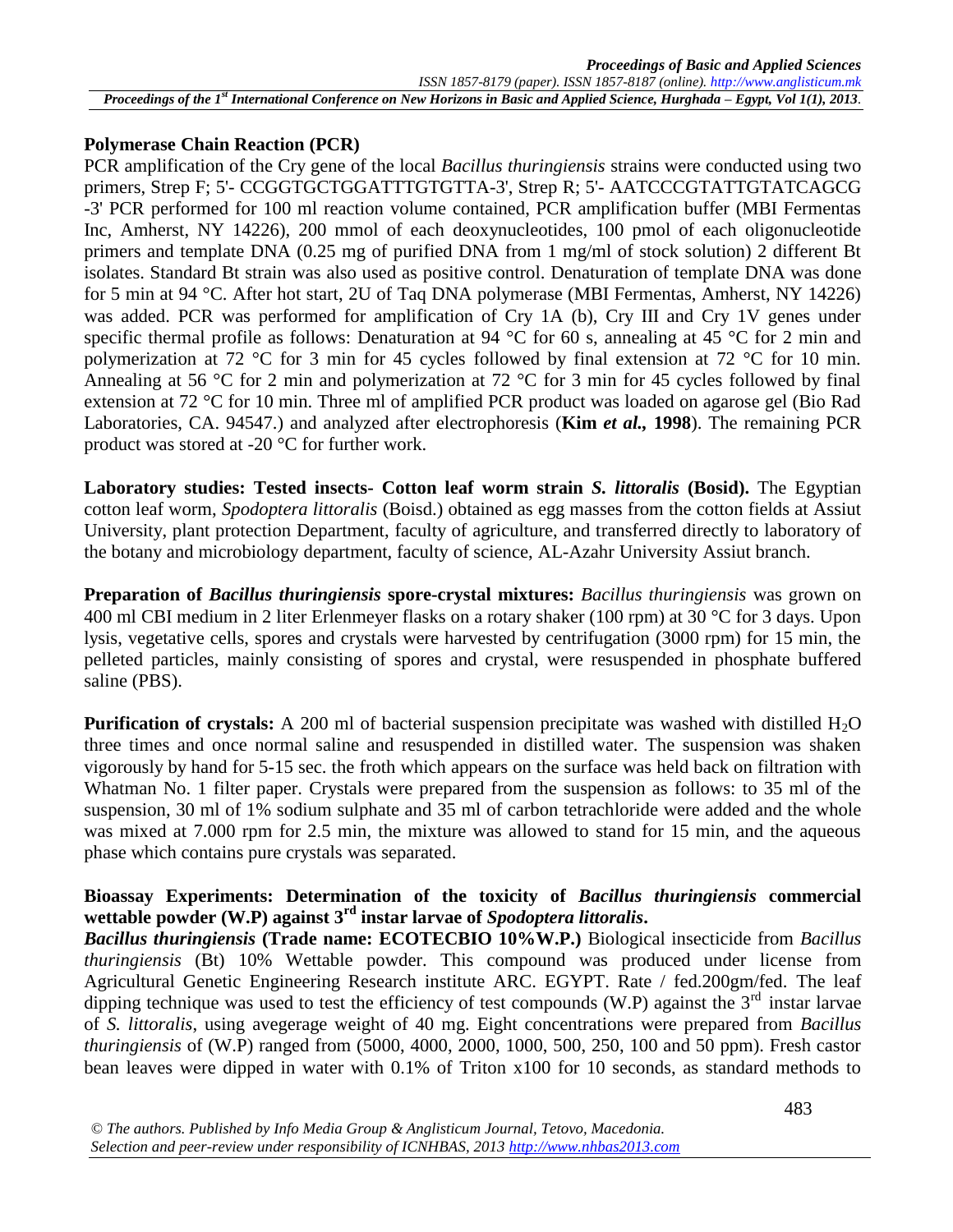*Proceedings of the 1st International Conference on New Horizons in Basic and Applied Science, Hurghada – Egypt, Vol 1(1), 2013.* make distribution of *B. thuringiensis* and Talk (used as carrier). Three replicates of each concentration were used, in addition ten larvae comparable to control, the treated leaves were left to dry for 30 minutes before offering to the larvae, the larvae were allowed to feed on treated leaves of each concentration for 48 hrs, and then transported to untreated leaves until the end of larval stage (six instar larvae) under laboratory conditions. Castor bean leaves were dipped in water mixed with 0.1% of Ttriton x100 only used as control. Mortality percentages were calculated after treated times of (24, 48, 72, 96 and 120 hrs). The averages mortality obtained were corrected according to **Abbott's formula (Abbot 1925).** The corrected mortalities at different concentrations were subjected to probit analysis according to **(Finney, 1971)**.

To determine  $LC_{50}$ 

% corrected mortality  $=$  (% mortality in treatment - % mortality in control) X 100 100 – Mortality % in control

**Determination of the toxicity of** *Bacillus thuringiensis* **HD-1 standard strain and Alex-13. Against 3 rd instar larvae of** *Spodoptera littoralis***.** The bacterial strains were grown until sporulation was completed in LB liquid medium on a rotary shaker (200 rpm) at  $30^{\circ}$ C for 5 days. The culture was centrifuged at 12,000 rpm for 15 min, at 4°C. The pellet (toxins and spores) was washed once after sporulation with 1M NaCl and twice with sterile distilled water, then the pellet was dried, and used for bioassay. The bioassay methods were done as previously mentioned.

*Bacillus thuringiensis* **identification:** After incubation in an aerobic atmosphere at 30ºC for 48 hrs, a loopful from each broth was streaked on LB agar plates. Based on colony morphology, a single presumptive Bt colony from each plate was selected and obtained in pure culture on *Bacillus cereus* selective agar plates **(Holbrook and Anderson, 1980).** As definitive criteria for identification, sporulated cultures of presumptive *Bt* isolates were examined by phase contrast microscopy for the synthesis of crystalline parasporal inclusions.

### **Results**

### **Localities and collection of soil samples**

The number of bacterial isolates were ranged from (1-15) per one sample. Three hundred and thirty five (334) strains were isolated from fifty nine soil samples carrying the No. of (1, 2, 4, 5, 7, 8, 9, 10, 11, 12, 13, 14, 15, 16, 17, 18, 20, 21, 22, 23, 24, 25, 26, 27, 28, 29, 30, 31, 32, 33, 34, 35, 36, 37, 38, 39, 41, 42, 43, 44, 45, 46, 47, 48, 49, 50, 51, 52, 54, 56, 57, 58, 59, 60, 62, 63, 65, 66, and 67). A relatively higher value recorded (i.e. 15 isolates) were obtained from soil sample No. 14. Which were collected from Assiut Governorate, Elwasta city. While, the lowest value recorded (i.e. 1 isolate) was obtained from soil samples Nos. (31 and 59). However, there are no isolate strains of bacteria were obtained from soil samples Nos. (3, 6, 19, 40, 53, 61 and 64).

**Identification of** *Bacillus thuringiensis* **strains. Morphological and Physiological Identification of the isolated Bacilli.** Microscope examinations of the *Bacillus thuringiensis* strains indicated that the bacteria were gram positive, rod-shape cells containing only one endospore. All the isolates were characterized by the presence of crystals with different sizes (big, medium, and small), and different shapes (irregular, spherical, flat square, and bipyramidal shape). The spore and crystals were present in free or encapsulated form (both inside the sporangium). The sporangium contained only one spore plus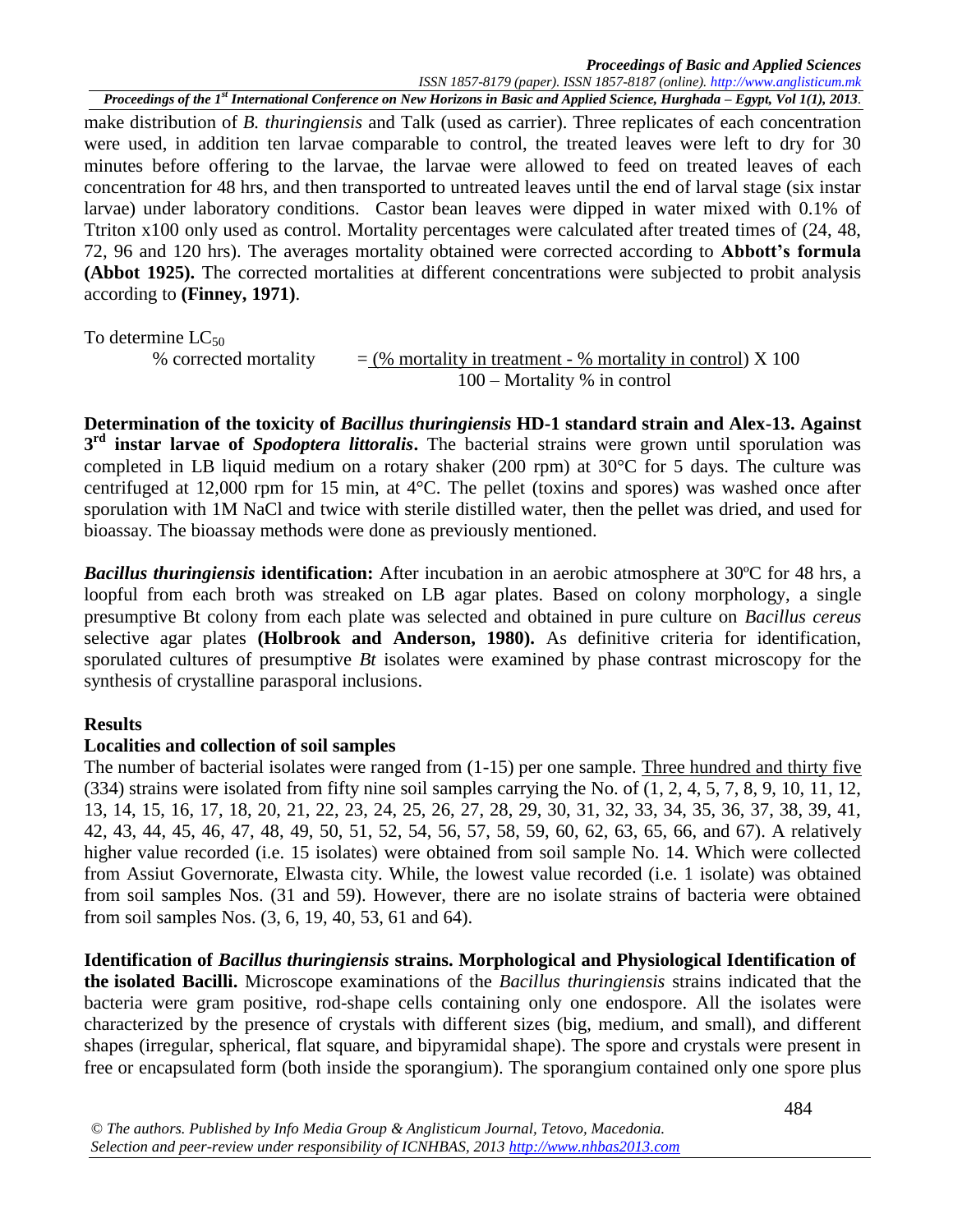*Proceedings of the 1st International Conference on New Horizons in Basic and Applied Science, Hurghada – Egypt, Vol 1(1), 2013.* one crystal. The presence or absence of crystals is the major criterion for distinguishing between *Bacillus thuringiensis* and closely related *Bacillus cereus*.Different biochemical tests to identify the bacterial isolates. Were performed as described in Bergey's Manual of Bacteriology (1986) **(Krieg and Holt, 1984, and Staley** *et al.,* **1989).** Table (1).

### **Molecular characterization of** *Bacillus thuringiensis* **isolate**

**1. Characterization of Cry genes of local Bt isolate:** The polymerase chain reaction (PCR) is a procedure that allows rapid determination of the presence or absence of a target DNA sequence. One isolated spore forming strain *Bacillus thuringiensis* Alex-13 in addition to *Bacillus thuringiensis* subsp. *Kurstaki* HD-1, were analyzed using two sets of primers specific for each of these insecticidal groups for lepidopterans. As shown as in Fig. 1. the products 521 bp. for Cry1A and Cry1A in case of *Bacillus thuringiensis* subsp. *Kurstaki* HD-1, while in case of *Bacillus thuringiensis* Alex-13 that give (532 bp). The positive PCR results matched the bioassay in all cases.

**Fig. 1**: Agarose gel electrophoresis and the presence of amplified PCR products of CryIA gene from local isolates, Lane 1: DNA marker. Lane 2: gene amplified from standard Bt strain *kurstaki* as positive control (521 bp), Lane 3: amplified CryIA gene from *Bacillus thuringiensis* Alex-13 (532 bp),



### **2. Electron Microscope**

Some characteristics (shape and size) of crystals of *Bacillus thuringiensis* isolated strain recovered from local soil samples. The crystal shape and size of these isolate was different according to comparable strain. The isolated strain of *Bacillus thuringiensis* isolate Alex-13 has only one shape of crystal (cuboidal, plate 1), but in case of standard strain of *Bacillus thuringiensis* HD-1, has only one type of crystals (bipyramidal, Plate 2).



Plate 1: Scanning electron micrograph of crystal and spores of *Bacillus thuringiensis* isolate Alex-13 (X20, 000)



Plate 2: Scanning electron micrograph of crystal and spores of *thuringiensis* subsp. *Kurstaki*  HD-1 (X20, 000)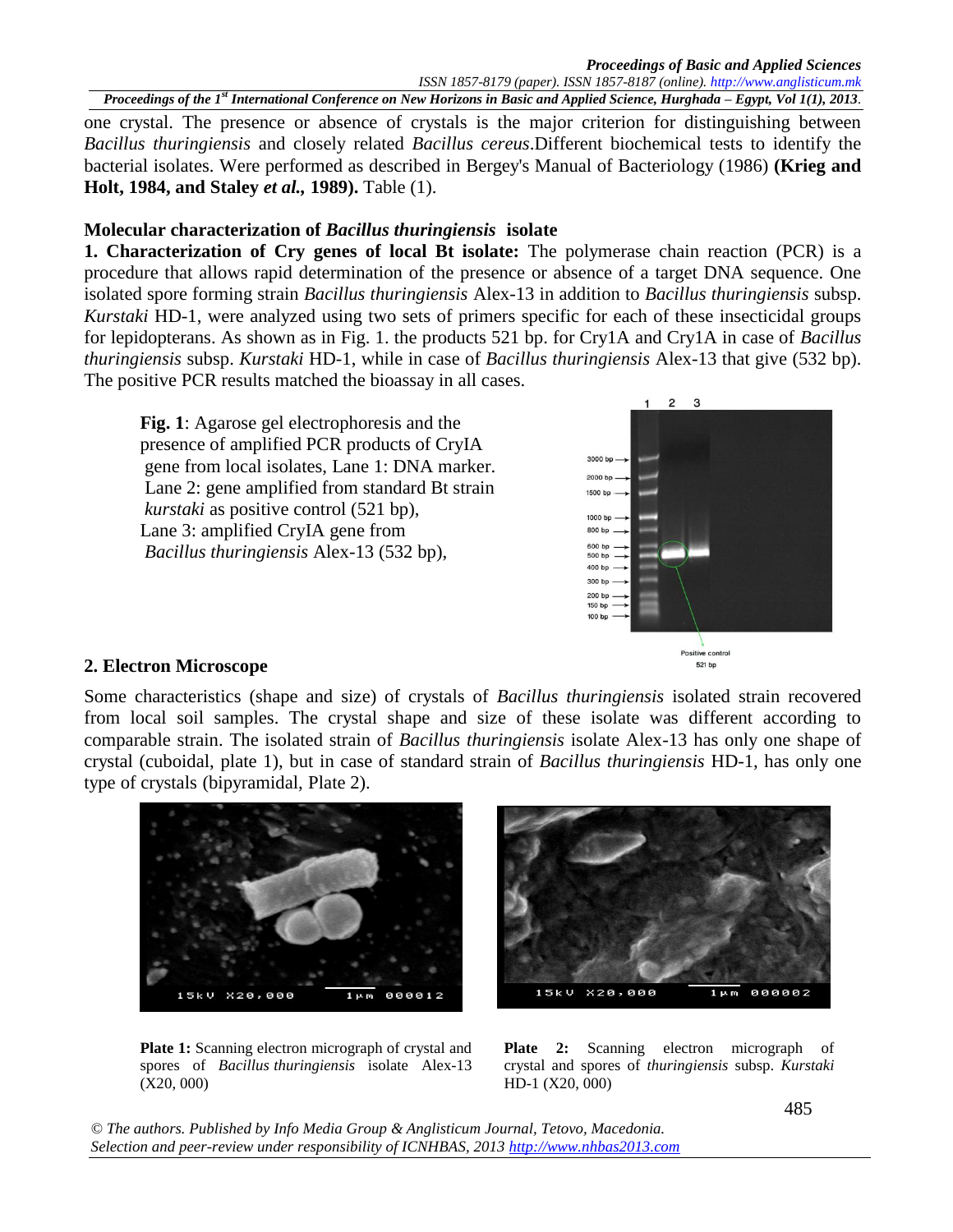**Preliminary screening of** *Bacillus thuringiensis* **strains:** Among the collected soil samples, 16 strains (As 20, As 9, Alex 17, Alex 13, Alex 23, Alex 29, Kfr 12, Kfr 3, Az 32, Az 18, Az 22, S 11, S 17, Mm 9, Mm 6 and Tan 7) found to contain *Bacillus thurngiensis* crystal producing strains as judged by microscopic observations. These isolates were bioassayed for insecticidal activity at (4000 ppm) against *Spodoptera littoralis* larvae, comparable to standard strain. The insecticidal potencies of these selected *B. thuringiensis* isolates are summarized in Fig.3. The highest insecticidal potencies against *S*. *littoralis* larvae were obtained with spore-crystal complex of *Bacillus thuringiesis* Alex- 13, where mortality percentage reached 69%, while the mortality percentage of *Bacillus thuringiesis* HD-1, pointed out 86% .Three strains (As- 20, As- 9 and Az- 22) has shown a middle mortality rates ranged from 26-36%, the other strains has shown less mortality rates ranged from zero-20%. The difference in mortality percentage of *Bacillus thuringiesis* isolates could be attributed to the type of delta-endotoxin crystal protein itself present in each Bt isolate, or could be due to the sensitivity of the digestive system of the insect (epithelial cell membrane of the mid gut) to reach with or to be damage by endotoxin **(Jaquet** *et al.,* **1987).**





**Insect bioassay: Toxicity of** *Bacillus thuringiensis* **strains against to 3rd instar larvae of** *Spodoptera littorals*. The values of  $LC_{50}$  and  $LC_{90}$  of the tested isolate with their fiducially limits, slope of Log. Concentrations probit lines compared with standard isolate and commercial natural toxin product are show the bioactivity of *B. thuringiensis* HD-1, and *Bacillus thuringiensis* Alex-13 against the 3rd instar larvae of the cotton leaf worm *S. littoralis* under laboratory conditions by using leaf dipping technique. In general, data show the superiority of *Bacillus thuringiensis* wettable powder activities than other tested strains in their toxicity and their acute affect, which appeared after 1 day, the commercial wettable powder insecticide was rapid and highly toxic. The given result show that the mortality of *Bacillus thuringiensis* commercial wettable powder reached 100%, and LC<sub>50</sub> values daily are (4201.1, 324.3, 240.1, 196.8 and 196.8 ppm) respectively until the fifth days. The toxicity of other different tested strains was differed according to the structure and their source, the mortality of *B. thuringiensis*  HD-1, was recorded at 86% and  $LC_{50}$  values are (7370.3, 2871.7, 2275.3, 1166.9 and 749.5 ppm) respectively. On the other hand, the local isolate of *Bacillus thuringiensis* Alex-13 pointed out 69% and recorded  $LC_{50}$  values last three days of (2.6600, 5356 and 3109 ppm).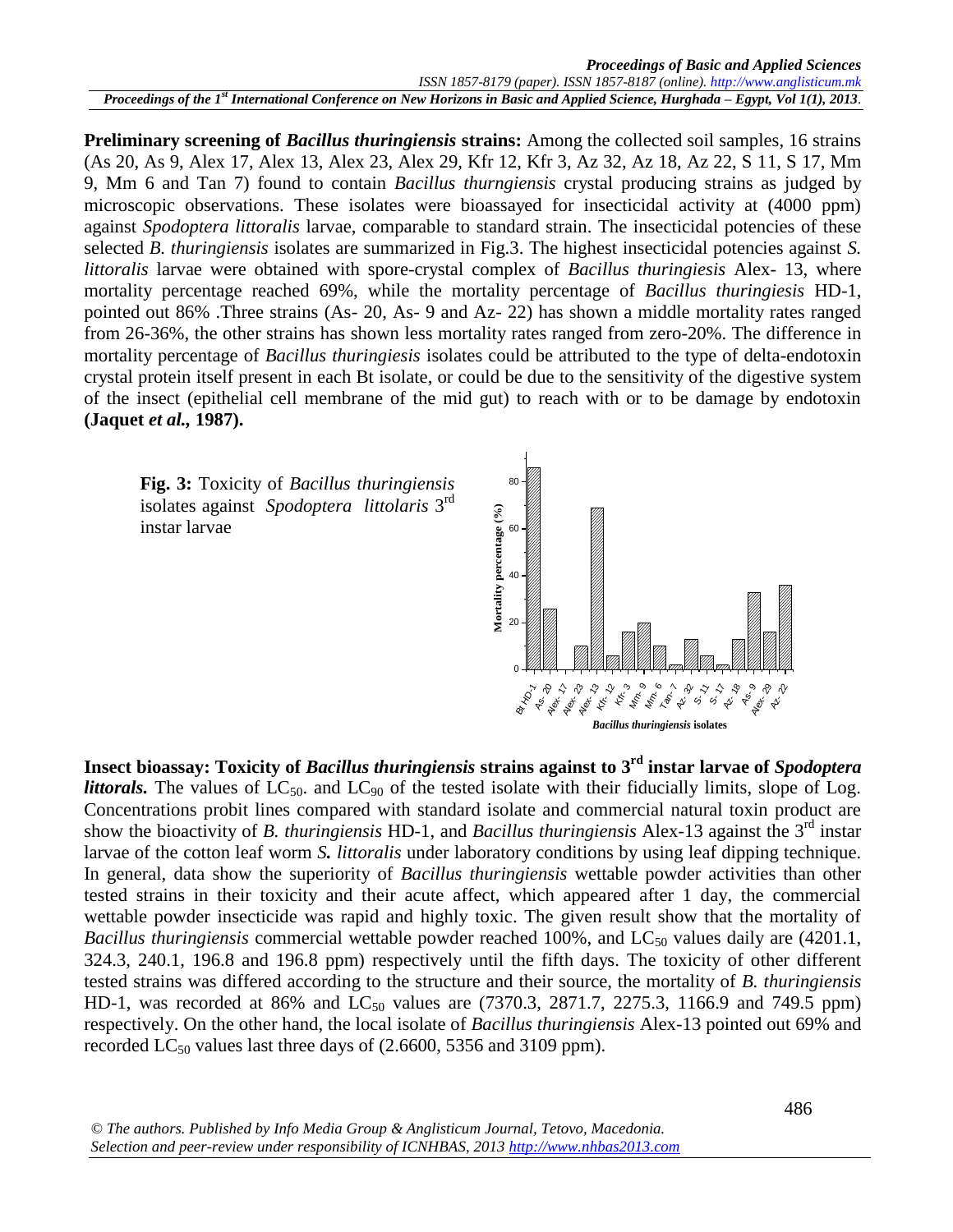|                             | Standard    | Isolated    | Temp              |
|-----------------------------|-------------|-------------|-------------------|
| <b>Biochemical reaction</b> | strain      | strain      | $30^{\circ}$ C    |
|                             | $HD-1$      | $Alex-13$   | $40^{\circ}$ C    |
| Gram stain                  | Bacilli +Ve | Bacilli +Ve | 50 °C             |
| Spore stain                 | $+Ve$       | $+Ve$       |                   |
| Anaerobic growth            | $+Ve$       | $+Ve$       | Nitrat            |
| Parasporal crystals         | $+Ve$       | $+Ve$       | Indol             |
| Gelatin liquefication       | $+Ve$       | $+Ve$       | Motil             |
| Catalase activity           | $+Ve$       | $+Ve$       |                   |
| Acid production from        |             |             | VP re             |
| Glucose                     |             |             | Urea <sup>1</sup> |
| Galactose                   | $+Ve$       | $+Ve$       |                   |
| Mannitol                    | $-Ve$       | $-Ve$       | Triple            |
| D-xylose                    | $-Ve$       | $-Ve$       |                   |
| Hydrolysis of Casein        | $+Ve$       | $+Ve$       | Citrat            |
| <b>Starch</b>               | $+Ve$       | $+Ve$       | Sugar             |
| Growth in.                  |             |             | (lacto            |
| 3% NaCl                     | $+Ve$       | $+Ve$       |                   |
| 5% NaCl                     | $+Ve$       | $+Ve$       |                   |
| 7% NaCl                     | $+Ve$       | $+Ve$       |                   |
| 10 % NaCL                   | - Ve        | - Ve        |                   |

Table 1. Biochemical characteristics of *Bacillus thuringiensis* **detalosi** strain comparable to standard strain:

| Temperature.                    | $+Ve$ | $+Ve$ |
|---------------------------------|-------|-------|
| $30^{\circ}$ C                  |       |       |
| 40 °C                           | $+Ve$ | $+Ve$ |
| $50^{\circ}$ C                  | - Ve  | - Ve  |
| Nitrate reduction               | $+Ve$ | $+Ve$ |
| Indole production               | $-Ve$ | $-Ve$ |
| Motility                        | $+Ve$ | $+Ve$ |
| VP reaction                     | $+Ve$ | $+Ve$ |
| Urea Hydrolysis                 | $-Ve$ | $-Ve$ |
| Triple Sugar Iron Agar          | K/A   | K/A   |
| Citrate utilization             | $+Ve$ | $+Ve$ |
| Sugar fermentation<br>(lactose) | - AG  | - AG  |

 $-Ve = Negative$ ,  $+Ve = Positive$ ,  $K = alkaline$ ,  $A = Acid$ ,  $AG = Acid$  and gas.

#### **Discussion**

**Isolation of** *Bacillus thuringiensis* from soil: This study reported that one isolate were identify as *Bacillus thuringiensis* strain Alex-13 compared with *Bacillus thuringiensis* sub spp. *Kurstaki* HD-1 as standard strain. In this respect, **Martin and Travers (1989)** reported the serovar *kurstaki* as the most common type in Asia, whereas the serovar *israelensis* was most common in Europe and the United States. Similarly, **Mizuki** *et al.,* **(1999)**, found the serovar *kurstaki* to be the predominant on the phylloplanes in Japan. Another study from Asia also reported *israelensis* and *kurstaki* as the most frequent types in Jordanian habitats **(Al-Momani** *et al.,* **2004). Santiago Alvarez and Quesada Moraga, (2001)** reported that the bacterial formulations registered as bioinsecticides in Spain are based mainly (around 80%) on subspecies *kurstaki*, of which they have isolated only two strains from the Canary and the Balearic Archipelago, respectively. In addition, *Bacillus cereus* is a ubiquitous soil bacterium near neighbor to Bt **(Han** *et al.,* **2006)**. And other spore-forming bacteria. Other authors have also found that the concentration of Bt in certain kind of soils seemed to be very low. **Delucca** *et al.,* **(1981).** Pointed out that it is possible to find only one Bt for every two thousand *Bacillus* isolates.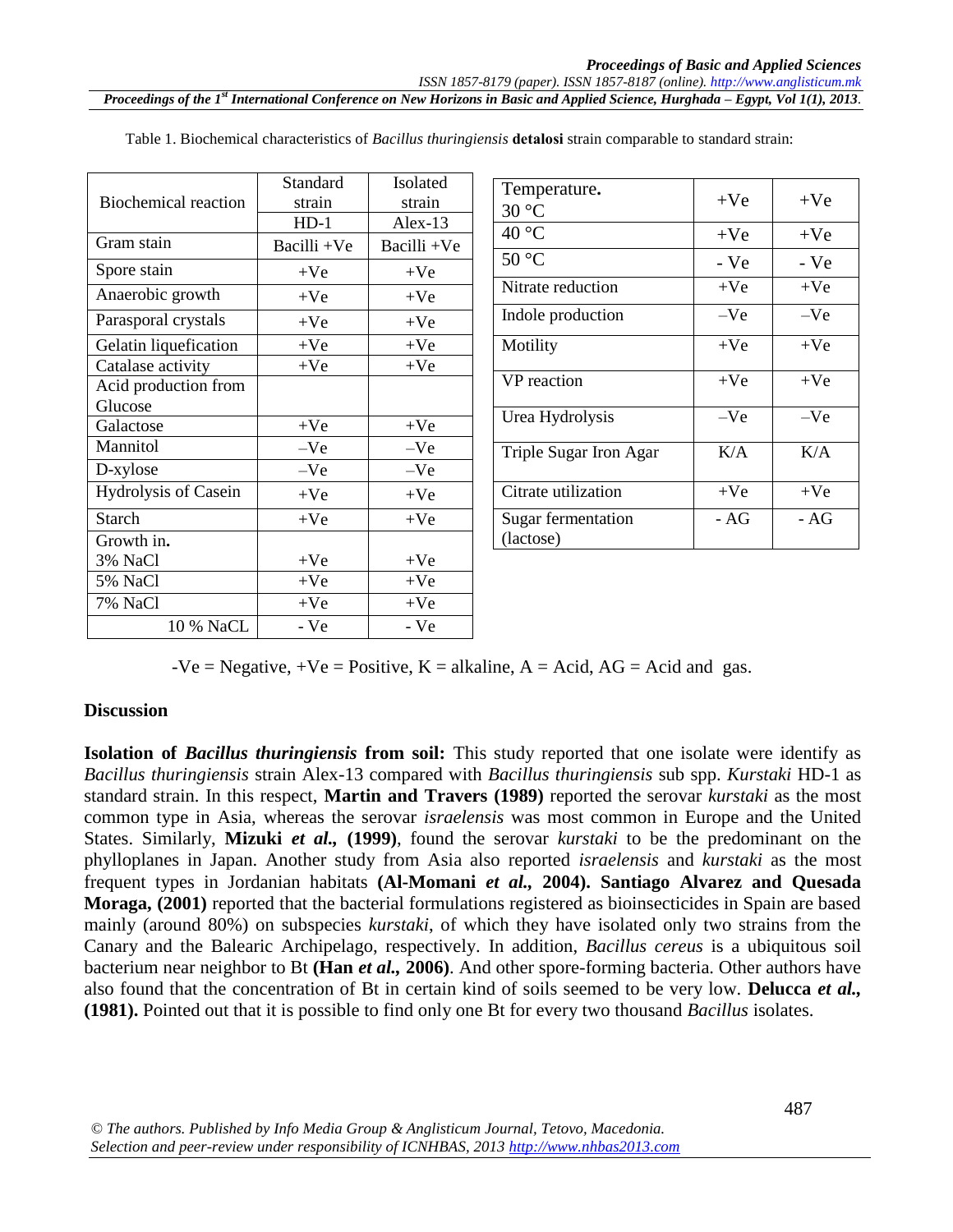**Characterization of** *Bacillus thuringiensis* **strains:** Novel toxins may be recognized among these isolates by characterization of the proteins detected on gels and high pressure liquid chromatography or microscopically by the shape of their crystals, but cryptic genes that are not expressed will be discovered by genetic approaches **(Aronson, 1994 & Masson** *et al.,* **1998).**

### **A) Phenotypic characterization for isolated strains.**

**1- Phase contrast Microscope**: Examinations of the *Bacillus thuringiensis* indicated that the bacteria were gram positive, rod-shape cells containing only one endospore. The isolated strain was characterized by the presence of the crystals with different sizes (big, medium, and small), and only one shape (cuboidal).

**B) Biochemical characterization of the isolated strains:** The present results show that the isolated strains of Bacillus spp. Have ability to hydrolyse gelatin. It could degrade glucose, sucrose and maltose. No degradation of xylose, starch, mannitol and lactose was observed. These result similar to **(Seleena**  *et al.,* **1995).** These properties are similar to those reported for *B. thuringiensis* serovar. *israelensis* except that (*Bti*) produced arginine dihydrolase **(de Barjac and Frachon 1990).**

**C- Molecular characterization and Identification of isolated strains:1- Characterization of Cry genes of local Bt isolates:** The amplification of Cry 1A gene recorded at 521 bp for Cry1A in case of *Bacillus thuringiensis* sub spp. *Kurstaki* HD-1, while *Bacillus thuringiensis* Alex-13 that give 532 bp The characterization of Bt collections had been successful in determining the environmental role of Bt and establishing the distribution of the Cry genes among isolates **(Ceron** *et al.,* **1995; Bravo** *et al.,* **1998; Hongyu** *et al.,* **2000; Uribe** *et al.,* **2003; Gao** *et al.,* **2008 & dos Santos** *et al.,* **2009).** The analysis of toxic genes cloned from different strains in the same subspecies *kurstaki* by **(Kronstad** *et al.,* **1983).** And **Whiteley** *et al.,* **(1984)** showed the existence of different toxin genes located on different plasmid species in a single subspecies strains. Also, **Thorne** *et al.,* **(1986)** pointed out that the considerable DNA homology in the similarity among Cry1 and Cry1V genes. Similar to our result **Ceron** *et al.* **(1995)** identified the most common Cry1 (lepidopteran-active) and Cry111 (coleopteranactive) gene profile. They described a PCR screening method to determine which genes are present in a particular strain. Four general PCR primers, which amplify DNA fragments from the known Cry1 or CryIII genes, were selected from conserved regions. Once a strain was identified as an organism containing a particular type of Cry gene, it could be easily characterized by performing additional PCR with specific Cry1 and Cry111 primers selected from variable regions.

**2- Electron Microscope:** The present study showed that the crystal shape and size of these isolates were different according to the strain; the isolated strain have only one shape of crystal (cuboidal) but in case of *Bacillus thuringiensis* var. *Kurstaki* HD-1, have also one type of crystals (bipyramidal) these results are nearly similar to **(Ohba and Aizawa, 1986)** he found that total of 189 isolates of Bt producing parasporal inclusions, isolated from soil of Japan, were examined for their oral toxicity against larvae of silk worm and the mosquito and adults of a chrysomlid Coleopteran. Also these results are nearly similar to **(Whiteley and Schnepf, 1986)** demonstrated that identification of novel crystal protein genes toxic to lepidopteran insects, 52 *B. thuringiensis* isolates, which were isolated from Korean soil samples, were selected.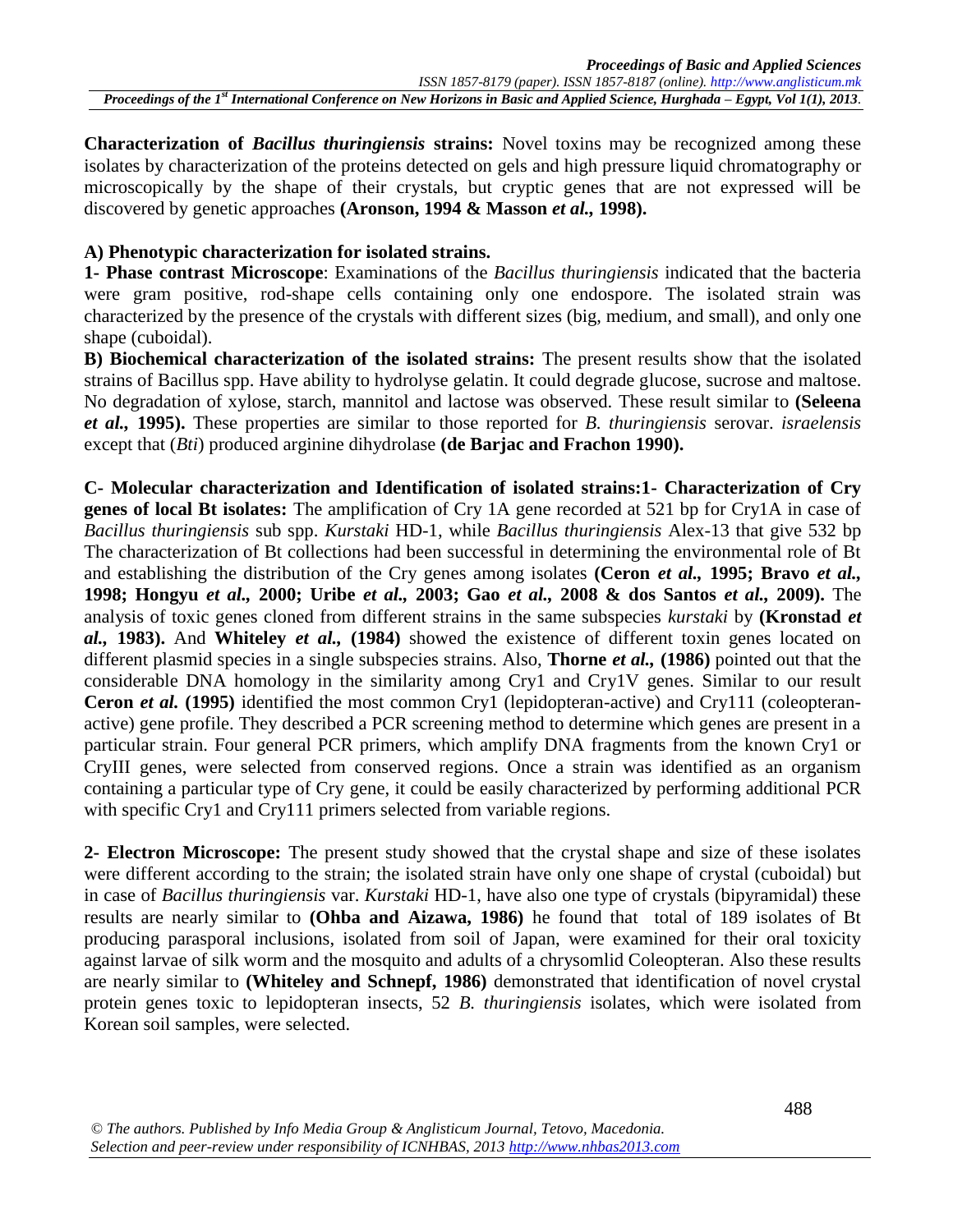**Toxicity of the isolated bacterial strains against** *S. littoralis.* Our results demonstrated that the production of protein crystals toxic, *Bacillus thuringiensis* Alex-13 compared to *Bacillus thuringiensis* HD-1, against worms sagacious. The results showed that *Bacillus thuringiensis* Alex-13 gave a death rate of 69% after 5 days concentration of 5000 ppm. While the proportion of Commercial powder showed 100% mortality after (2 days). On the other hand, the standard strain of *Bacillus thuringiensis* HD-1, showed the death rate of 86% after 5 days. Using an isolation protocol involving the use of a selective medium, over 150 Bt strains were recovered from the sample material. Isolates causing over 80% mortality in the screening assays against second instar partellus larvae were then bioassayed **(Sneh and Schuster, 1981)**. Near similar to our result, **Walgenbach** *et al.* **(1991)** studied the persistence of some insecticides on tomato foliage and implications for control of tomato fruit-worm, *Helicoverpa zea*, and found that *B. thuringiensis* was toxic for very short periods (<48 h) after application. Our result demonstrate that the most toxic effect was found to Cry1 insecticidal crystal protein, similar toxic effect of *B. thuringiensis* isolates was also observed on the *S. littoralis* and the most toxic strain was found to be 85PPb. In addition to 8 Cry1 gene subgroups, presence of Cry1C in the 85PPb. These results is in agreement with the results of **Escriche** *et al.* **(1998)** they showed that some of the Cry1 insecticidal crystal proteins, especially Cry1Ca, was active against *S. littoralis*, made brush border membrane vesicles permeable to KCI. Moreover,

**Chenot and Raffa, (1995)** demonstrate that the larval stage which combined dosage that affect of different toxins was also found to play determinative role (Chilcott and Tabashnik, 1997). The  $LC_{50}$ values strongly favour the view that more than one protoxin is present and they are efficiently processed within the gut to provide sufficient active toxin molecules in HD1 dipel compared to remaining three isolates. Other studies have also shown similar variability in toxicity within Btk serovars **(Saitoh** *et al.,* **1996).**

Similar to our result there are twenty-seven isolates killed 100% of tested larvae of *S. frugiperda, A. gemmatalis* and *P. xylostella* after 5 days in selective bioassay and were submitted to dose response bioassay. Of the isolates, 19 exhibited  $LC_{50}$  values that were higher than that of the standard strain Btk. HD-1, against the entire insect tested at 95% confidence **(Rose** *et al.,* **2007).**

### **Conclusion**

The present data demonstrated the isolated strain belonging to the genus *Bacillus thuringiensis* produced insecticidal crystal proteins, which are effective against Egyptian cotton leaf worm (*Spodoptera littollaris*), that is have biological economic importance, many of chemical compounds are used for agriculture treatment which major problem in the ecosystem Therefore, it is very important to isolate this strain in large scale to reduce the using of chemical substances in agriculture field.

### **References**

- 1. Abbott, W. S. (1925): A method of computing the effectiveness of an insecticide. J. Econ. Entomol.18: 265-267.
- 2. Al-Momani, F.; Obeidat, M.; Saadoun, I. & Meqdam, M. (2004): Serotyping of *Bacillus thuringiensis* isolates, their distribution in different Jourdanian habitats and pathogenicity in Drosophila melanogaster. World J. Microbiol. and Biotech., 20: 749-753.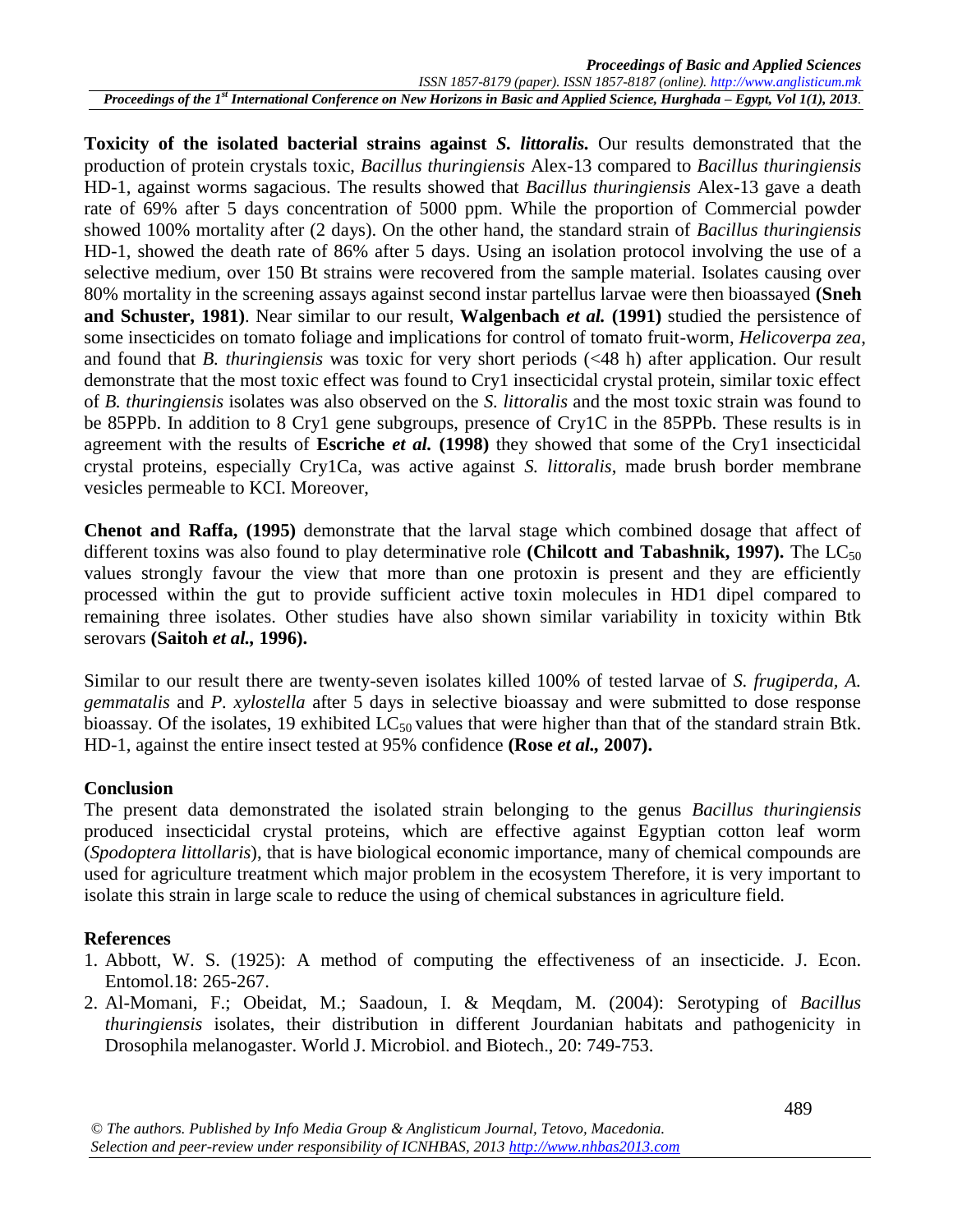*Proceedings of the 1st International Conference on New Horizons in Basic and Applied Science, Hurghada – Egypt, Vol 1(1), 2013.*

- 3. Aronson, A. I. (1994): *Bacillus thuringiensis* and it's use as a biological insecticide. Plant Breed. Rev., 12: 19-45.
- 4. Ceron, J.; Ortiz, A.; Quintero, R.; Guereca, L. & Bravo, A. (1995): Specific PCR primers directed to identify *cryI* and *cryHI* genes within a *Bacillus thuringiensis* strain collection. Appl. Environ. Microbiol., 61: 3826-3831.
- 5. Chenot, A. B. and Raffa, K. F. (1995): Effect of parasitoid strains and host instar on the interaction of *Bacillus thuriengensis* subsp. *kurstaki* with the gypsy mouth (Lepidoptera: Lymantriidae) larvae parasitoid *Cotesia melanoscela* (Hymenoptera: braconidae ) Environ. Entimol., 27: 137-147.
- 6. Chilcott, C. F. and Tabashnik, B. K. (1997): Independent and combined effects of *Bacillus thuringiensis* and the parasitoid *Cotesia plutellae* (Hymenoptera: Braconidae) on susceptible and resistant Diamondback mouth (Lepidoptera; plutellidae) J. Econ. Entomol., 90: 397-403.
- 7. De Barjac, H. (1981): Identification of H-serotype of *Bacillus thuringiensis.* In "Microbial Control of Pests and Plant Disease" (Ed. Burges), Academic Press, NY., 35-43.
- 8. De Barjac, H.; and Franchon, E.; (1990): Classification of *Bacillus thuringiensis* strains. Entomophaga. 35: 233–240.
- 9. De Lucca, A. J.; Simonson, J. G. & Larson, A. D. (1981): *Bacillus thuringiensis* distribution in soils of the United States. Can. J. Microbiol.*,* 27: 865-870.
- 10. dos Santos, K. B.; Neves, P.; Meneguim, A. M.; dos Santos, R. B.; dos Santos, W. J.; Boas, G. V.; Dumas, V.; Martins, E.; Praça, l. B.; Queiroz, P.; Berry, C. & Monnerat, R. (2009): Selection and characterization of the *Bacillus thuringiensis* strains toxic to *Spodoptera eridania* (Cramer), *Spodoptera cosmioides* (Walker) and *Spodoptera frugiperda* (Smith) (Lepidoptera:Noctuidae). Biological Control 50: 157-163.
- 11. Escriche, B.; Decker, D.; Van rie, J.; Jansens, S. & Van Kerhove, E. (1998): Changes in permeability of brush border membrane vesicles from *Spodoptera littoralis* midgut induced by insecticidal crystal proteins from *Bacillus thuringiensis*. Appl. and Environ. Microbiol., 64: 1563- 1565.
- 12. Finney, D. J. (1971): Probit analysis (Third edition). Cambridge Univ. Press, London., 333.
- 13. Gao, M.; Li, R.; Dai, S.; Wu, Y. & Yi, D. (2008): Diversity of *Bacillus thuringiensis* strains from soil in China and their pesticidal activities. Biological Control., 44: 380-388
- 14. Han, C. S. H.; Xie, G.; Challacombe, J. F.; Altherr, M. R.; Bhotika, S. S.; Bruce, D.; Campbell, C. S.; Campbell, M. L.; Chen, J.; Chertkov, O. & Gilnal, P. (2006): Pathogenomic sequence analysis of *Bacillus cereus* and *Bacillus thuringiensis* isolates closely related to *Bacillus anthracis*. J. Bacteriol., 188: 3382–3390.
- 15. Hofte, H. and Whiteley, H. R. (1989): Insecticidal crystal proteins of *Bacillus thuringiensis*. Microbial. Rev., 53: 242–255.
- 16. Hongyu, Z.; Ziniu, Y. & Wangxi, D. (2000): Composition and ecological distribution of Cry proteins and their genotypes of *Bacillus thuringiensis* isolates from warehouses in China. J. of Invertebr. Pathol., 76: 191-197.
- 17. Jaquet, F.; Hutter, R.; & Luthy, P. (1987): Specificity of *Bacillus thuringiensis* delta endotoxin. Appl. Environ. Micobiolo., 53: 500-504.
- 18. Kronstad, J. W.; Schnepf, H. E. & Whitetey, H. R. (1983): Diversity of locations for *Bacillus thuringiensis* crystal protein genes. J. Bacteriol., 154: 419-428.
- 19. Lecadet, M. M.; Franchon, E.; Cosmao Dumanoir, C.; Ripoteau, H.; Hamon, S.; Laurent, P. & Thilery, I. (1999): Updating the H-antigen classification of *Bacillus thutingiensis*. J. Appl. Microbiol., 86: 660–672.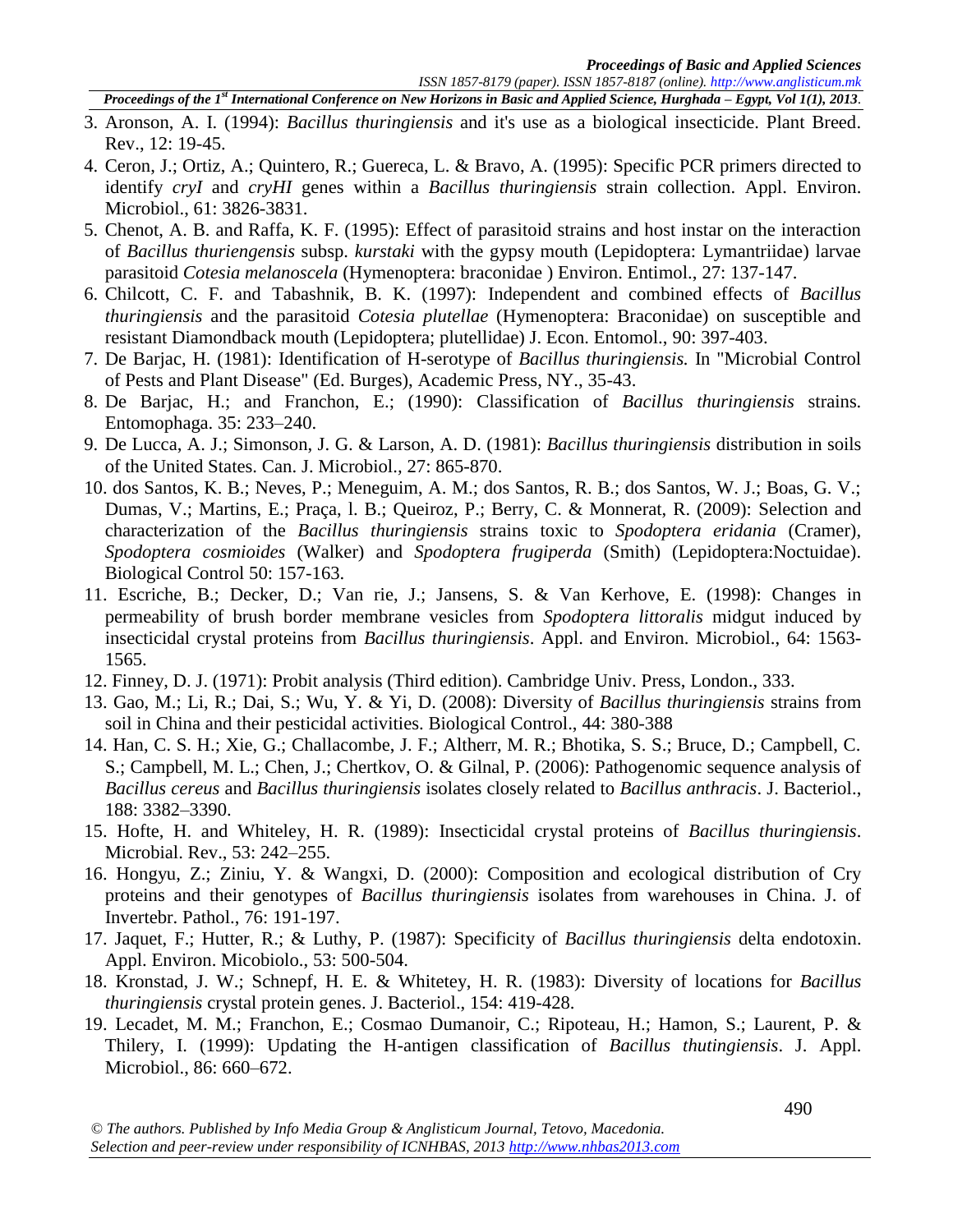*Proceedings of the 1st International Conference on New Horizons in Basic and Applied Science, Hurghada – Egypt, Vol 1(1), 2013.*

- 20. Martin, P. A. W. and Travers, R. S. (1989): Worldwide abundance and distribution of *Bacillus thuringiensis* isolates. Appl. Environ. Microbial., 55: 2437–2442.
- 21. Masson, L.; Erlandson, M.; Puzstai-Carey, M.; Brousseau, R.; Juarez-Perez, V. & Frutos, R. (1998): A holistic approach for determining the entomopathogenic potential of *Bacillus thuringiensis* strains Appl. Environ. Microbiol., 64(12): 4782-4788
- 22. Misuki, E.; Ohba, M.; Akao, T.; Yamashita, S.; Saitoh, H. & Park, Y. S. (1999): Unique activity associated with non insecticidal *Bacillus thuringiensis* inclusions: in vitro cell-killing action on human cancer cells. J. Appl. Microbiol., 86: 92-96.
- 23. Ohba, M. and Aizawa, K. (1986): Distribution of *Bacillus thuringiensis* in soils of Japan. J. Inverteb. Pathol., 47: 277 282.
- 24. Rose, G. M.; Andera, C. B.; Patricia, T.; Erica, S. M.; Viviance, M. M.; Lilian, B. P.; Vinicius, F. D. (2007): Screening of Brazilian *Bacillus thuringiensis* isolates active against *Spodoptera frugiperda, Plutella xylostella* and *Anticarsia gemmatalis* Biological Control., 41: 291-295
- 25. Saitoh, H.; Higuchi, K.; Mizuki, E. & Ohba, M. (1996): Larvicidal activity of *Bacillus thuringiensis* natural isolates, indigenous to Japan, against two nematoceran insect pests occurring in urban sewage environments. Microbiol. Res., 151: 263-271.
- 26. Santiago-Alvarez, C. and Quesada-Moraga, E. (2001): Empleo de *Bacillus thuringiensis* en los sistemas agrcolas. In: Caballero, P., Ferr!e J. (Eds.), Desarrollo y aplicaciones de *Bacillus thuringiensis* en el Control Integrado de Plagas. Phytoma Press, Valencia., 191-217.
- 27. Schnepf, E. and Crickmore, N. (1998): *Bacillus thuringiensis* and its pesticidal crystal proteins. Microbiol. Mol. Biol. Rev., 62: 775-806.
- 28. Seleena, P.; Lee, H. L. & Lecadet, M. M. (1995): A new serovar of *Bacillus thuringiensis* possessing 28a28c flagellar antigenic structure: *Bacillus thuringiensis* serovar jegathesan, selectively toxic against mosquito larvae. J. Nm. Mosq. Control Assoc., 11:471-473.
- 29. Sneh, B. and Schuster, S. (1981): Recovery of *Bacillus thuringiensis* and other bacteria from larvae of *Spodoptera littoralis* previously fed *Bacillus thuringiensis* treated larvaes. J. Inverteb. Patho., 37: 295-303.
- 30. Thorne, L.; Garduno, F.; Thompson, T.; Decker, D.; Zounes, M.; Wild, M.; Walfield, A. M. & Pollock, T. J. (1986): Strucural similarity between the Lepidoptera and Diptera specific insecticidal endotoxin genes of *Bacillus thuringiensis* subsp. *kurstaki* and *israelensis* J. Bacteriol., 166: 801-811.
- 31. Walgenbach, J. F.; Leidy, R. B. & Sheets, T. J. (1991): Persistence of insecticides on tomato foliage and implications for control of tomato fruitworm (Lepidoptera: *Noctuidae*). J. Economic Entomology., 84(3): 978-986.
- 32. Whiteley, H. R. and Schnpf, H. E. (1986): The molecular biology of parasporal crystal body formation in *Bacillus thuringiensis*. Annu. Rev. Microbiol., 40: 549-576.
- 32. Whiteley, H. R.; Schnepf, H. E.; Kronstad, J. W. & Wong, H. C. (1984): Structural and regulatory analysis of a cloned *Bacillus thuringiensis* crystal protein gene. In Genetics and Biotechnology of Bacilli, Ganesan, A. T. and Hoch, J. A. (eds). Academic Press, Inc., Orlando, Fla. 375-386.